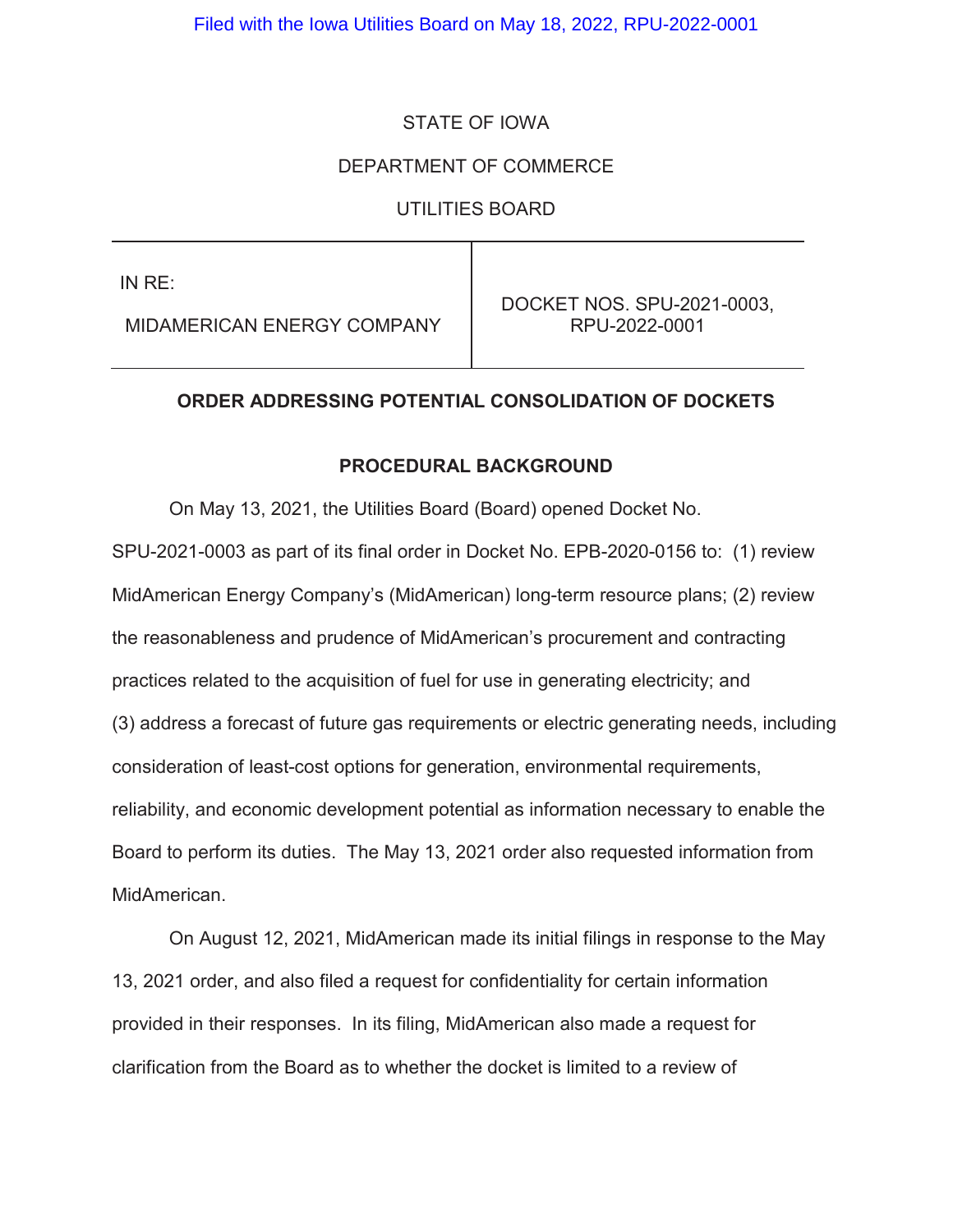#### Filed with the Iowa Utilities Board on May 18, 2022, RPU-2022-0001

DOCKET NOS. SPU-2021-0003, RPU-2022-0001 PAGE 2

MidAmerican's management practices as permitted by Iowa Code § 476.2(4), and thus is an informational docket, or if the docket is a contested case proceeding.

Responses to MidAmerican's initial filing were filed by the Office of Consumer Advocate (OCA), a division of the Iowa Department of Justice; the Environmental Law and Policy Center, the Iowa Environmental Council, and the Sierra Club (collectively, Environmental Organizations); Facebook, Inc., and Google LLC (collectively, Tech Customers); and the Iowa Business Energy Coalition (IBEC). In addition, motions to compel, requests for additional time, and a request for intervention were filed.

 On January 19, 2022, MidAmerican filed an application for a determination of advance ratemaking principles (Application), identified as Docket No. RPU-2022-0001. This Application, referred to as Wind PRIME, would add up to 2,042 megawatts (MW) of new wind generation and up to 50 MW of solar generation, and requested particular treatment for technology study costs relating to carbon capture, energy storage, and small modular nuclear reactor technologies. MidAmerican concurrently filed a "Request for Waiver" (Waiver) on January 19, 2022, seeking waiver of Board Rules 199 Iowa Administrative Code (IAC) 20.9(1) and (2) as they apply to MidAmerican's energy adjustment clause, and 199 IAC 41.3(1)(c)-(g) to the extent information requested by such rules is not reasonably available and presented in MidAmerican's Application.

 On February 8, 2022, OCA filed an objection to the Application and Waiver and requested that the Application be docketed for further review. Petitions to intervene were filed by IBEC, the Environmental Organizations, and the Tech Customers, which were all granted on April 4, 2022.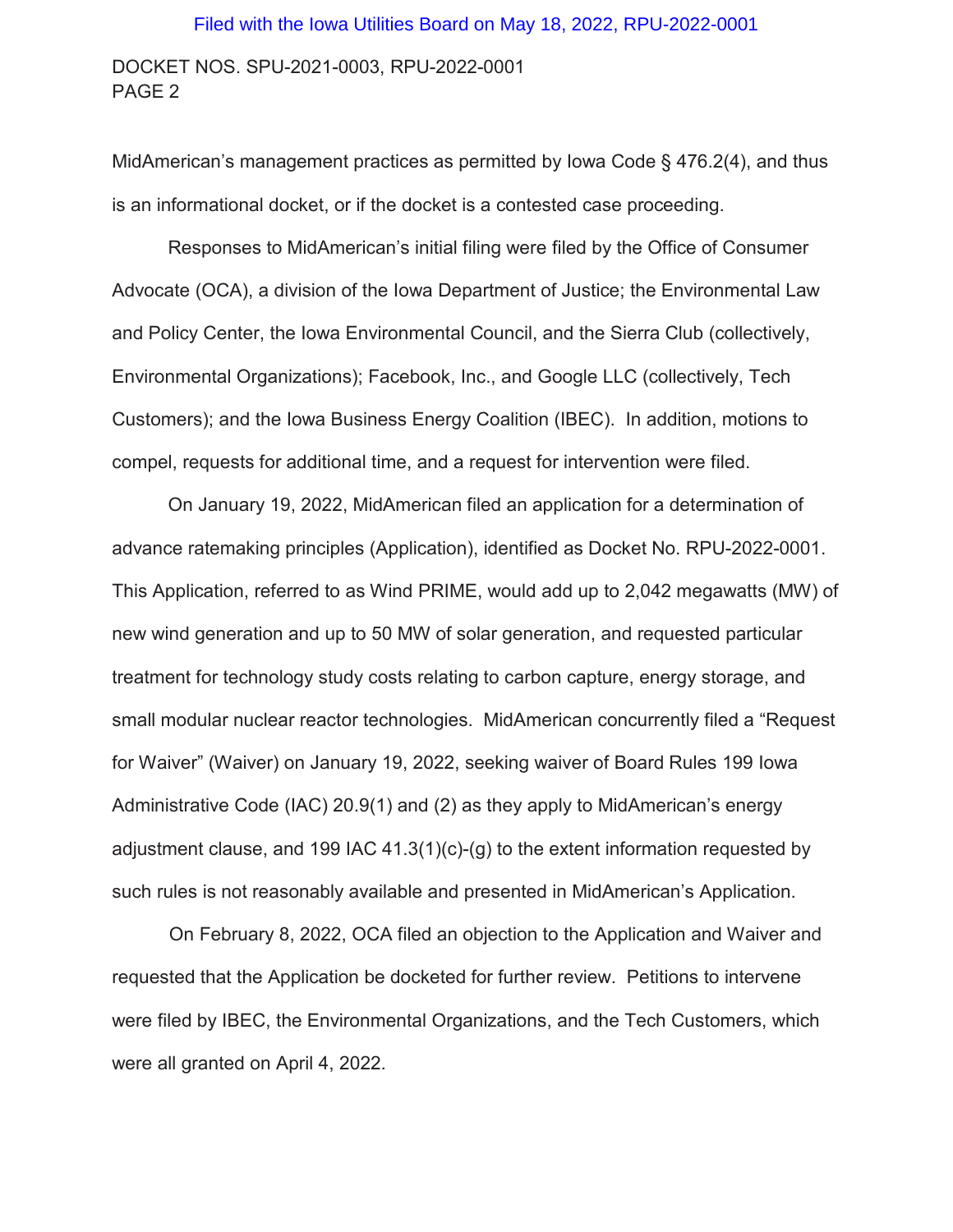# Filed with the Iowa Utilities Board on May 18, 2022, RPU-2022-0001

DOCKET NOS. SPU-2021-0003, RPU-2022-0001 PAGE 3

 On April 4, 2022, the Board issued an order requesting the parties file proposals addressing overlapping issues in Docket Nos. SPU-2021-0003 and RPU-2022-0001 and scheduling an oral discussion. In the April 4, 2022 order, the Board stated there are important issues regarding MidAmerican's resource planning raised in both dockets.

 The Board asked the parties to discuss three potential options: (1) consolidate Docket Nos. SPU-2021-0003 and RPU-2022-0001 and set one procedural schedule; (2) stay Docket No. SPU-2021-0003 until such time as the final order is issued in Docket No. RPU-2022-0001 to allow the Board to consider the overlapping issues; or (3) proceed with both dockets simultaneously and address the overlapping issues separately in each docket.

 IBEC, OCA, MidAmerican, the Environmental Organizations, and the Tech Customers filed responses to the April 4, 2022 order and filed pleadings stating they intended to participate in the oral discussion. In addition, SSAB Enterprises, LLC (SSAB), and Central Iowa Power Cooperative, Corn Belt Power Cooperative, and Northwest Iowa Power Cooperative (collectively, the Cooperatives) filed responses to the April 4, 2022 order and indicated they would participate in the oral discussion.

 MidAmerican, SSAB, and the Cooperatives supported staying Docket No. SPU-2021-0003 and proceeding with Docket No. RPU-2022-0001 independently. OCA, the Environmental Organizations, IBEC, and the Tech Customers supported consolidation of Docket Nos. SPU-2021-0003 and RPU-2022-0001.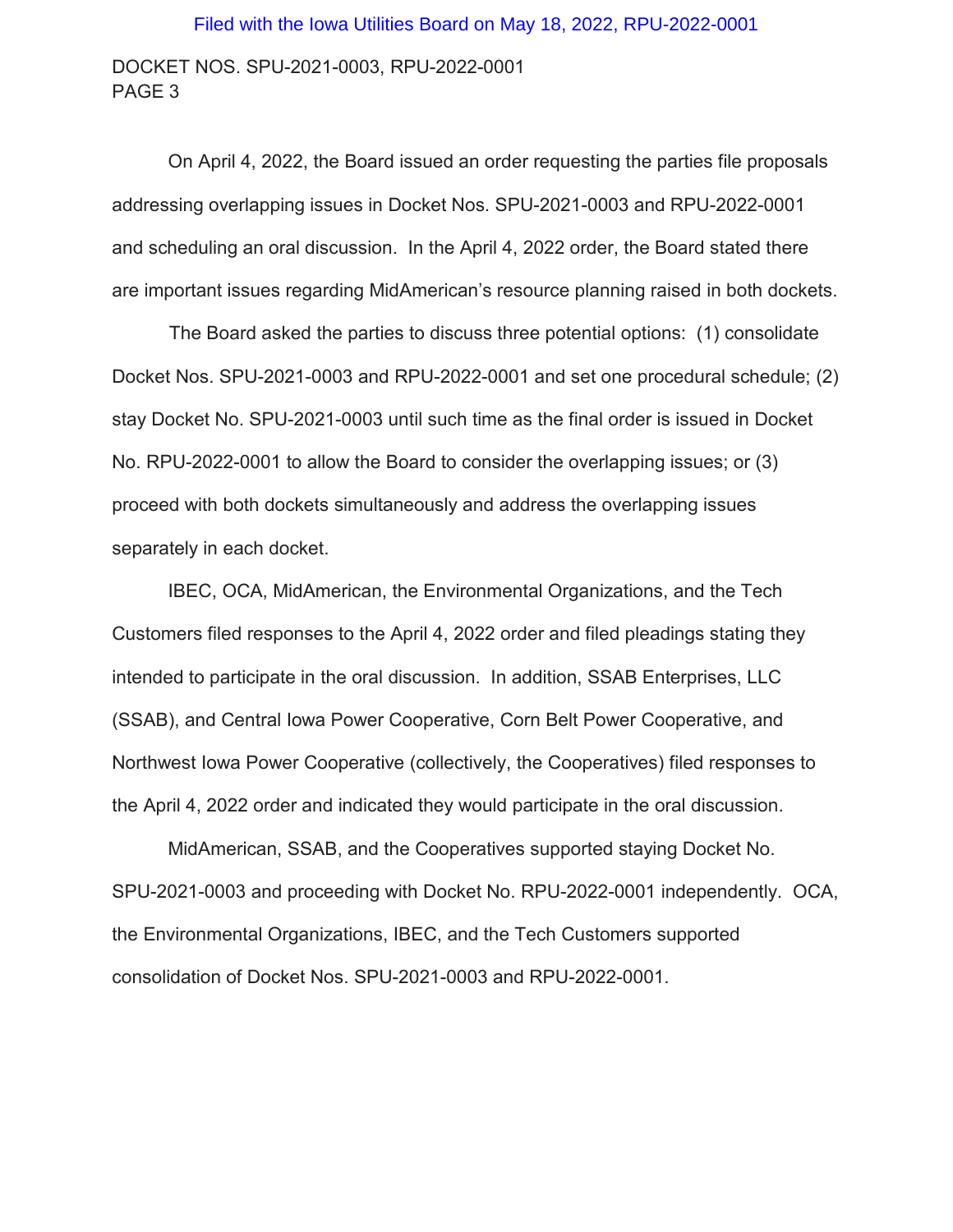DOCKET NOS. SPU-2021-0003, RPU-2022-0001 PAGE 4

#### **BOARD DISCUSSION**

The Board has considered the comments and proposals regarding consolidation of Docket Nos. SPU-2021-0003 and RPU-2022-0001 and the discussion by the parties at the oral discussion on April 21, 2022. The Board has also considered the criteria in 199 IAC 7.14(1) and finds that consolidation would not expedite or simplify the issues in either docket. The Board has determined that the dockets have overlapping factual issues; however, the dockets are open for different purposes and consolidation appears to raise procedural and other issues. This could distract from the primary issues addressed in each docket. Maintaining the separation of the two dockets will allow both dockets to move forward on distinct procedural schedules and allow parties to address the primary issues raised in each docket. The Board will address procedural issues and timing separately in Docket Nos. SPU-2021-0003 and RPU-2022-0001.

Many of the factual issues being addressed in Docket No. SPU-2021-0003 may be addressed as part of the review of the proposed advance ratemaking principles to be considered in Docket No. RPU-2022-0001, including, but not limited to:

- a. Overview of MidAmerican's generation capacity, projected long-term generation capacity needs, and plans to meet those needs;
- b. Consideration of alternative generation capacity approaches, including fuel switching, generating unit retirement, modified dispatch, wholesale market transactions, the costs of alternative compliance options, and the reasonableness of primarily choosing wind over other available options;
- c. Reliability;
- d. Impact on baseload generation assets, including coal-based generation, and whether retirement plans are changed due to Wind PRIME;
- e. Proposed generation assets' impact on economic development potential and ability to meet growing customer demand; and